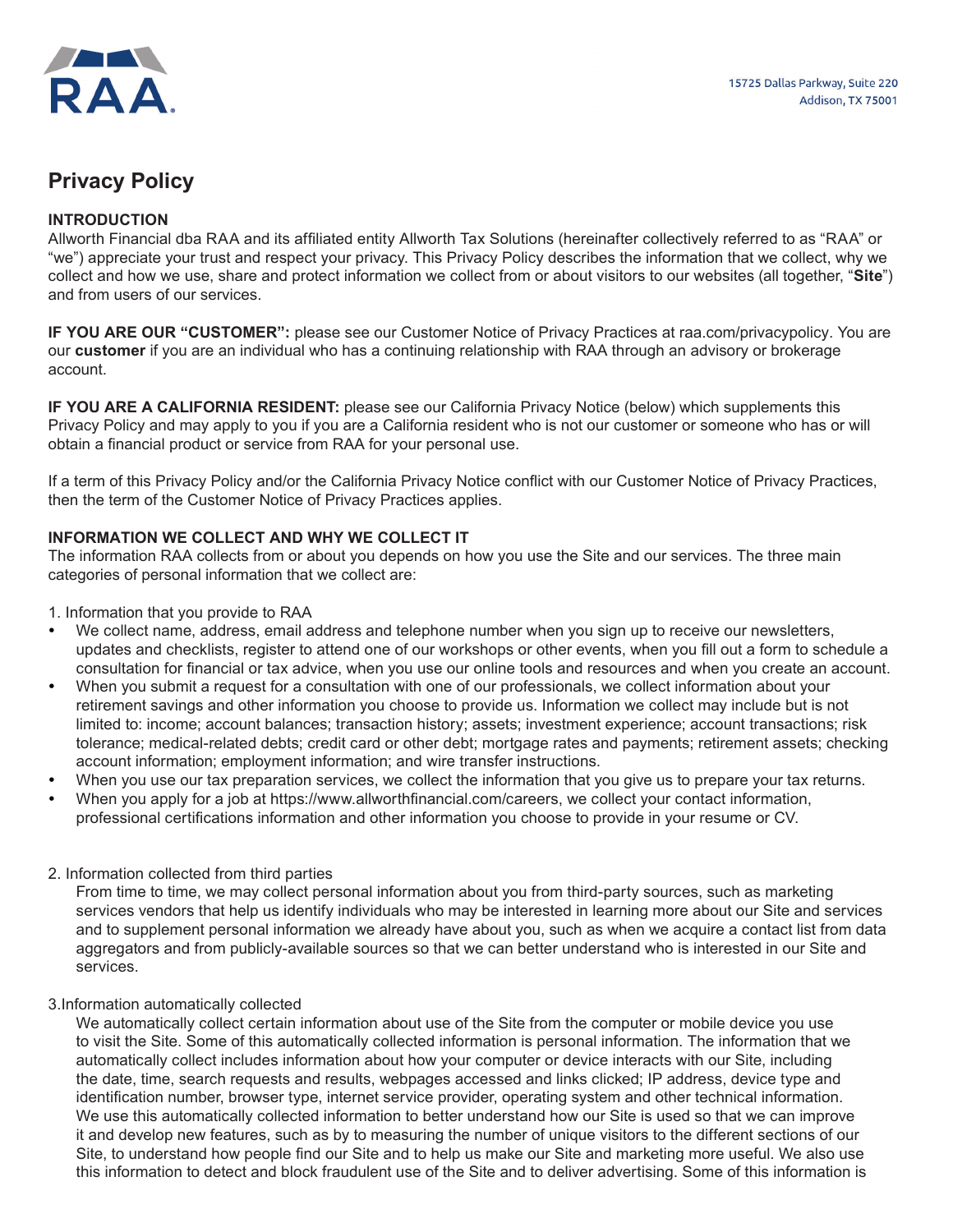

automatically collected using cookies and other data tracking technology, as described below.

# **OUR USE OF COOKIES AND OTHER TRACKING TECHNOLOGY**

We use cookies and other data tracking technology to collect and use personal information about you. We also allow others to use cookies and similar technologies (e.g., pixels) to recognize you and/or your device(s) when you use the Site and when you visit other websites before or after you visit the Site.

• What are cookies?

Cookies are small text files that are sent to or accessed from your web browser or your computer's hard drive. A cookie typically contains the name of the domain (internet location) from which the cookie originated, the "lifetime" of the cookie (i.e., when it expires) and a randomly generated unique number or similar identifier. A cookie also may contain information about your computer, such as settings, browsing history and activities conducted while using the Site.

Cookies that RAA sets on the Site are called first-party cookies. Cookies set by any other party are called third-party cookies. Third-party cookies enable third-party features or functionality on or through the Site, such as analytics, marketing automation and customer support. The parties that set third-party cookies can recognize your computer both when it visits the Site and also when it visits certain other websites.

• Why does RAA use cookies and other tracking technology?

Some cookies are required for the Site to operate. Other cookies enable us to track the interests of Site visitors for targeted advertising and to enhance the experience of the Site.

The types of cookies served on the Site and why they are used is as follows:

- ̛ "Strictly necessary" cookies are required to allow us to deliver the Site to you.
- ̛ "Performance" or "Analytics" cookies help us to collect information about how visitors and customers `use the Site and helps us analyze and improve the Site.
- $-$  Performance or analytics cookies remain on your computer after you close your browser until you delete them.
- ̛ "Advertising" cookies are used to make advertising messages more relevant to you. They help to display advertisements that are based on your inferred interests, prevent the same ad from appearing too often and ensure that ads are properly displayed for advertisers.

Pixels and similar data collection technology enable RAA to monitor the traffic patterns on the Site, to deliver or communicate with cookies, to understand whether you visit the Site after seeing our online advertisement displayed on a third-party website, to improve performance of the Site and to measure the success of our email marketing campaigns.

We also use Google's Analytics on our Site, including Google Dynamic Remarketing and GA Audiences. Google Analytics provides us with demographic-type data about Users, such as age and gender. Google uses a cookie that Google recognizes when you visit other websites. Google's cookies help us analyze how the Site is used. The information generated by the cookie about use of the Site (including your IP address) is transmitted to and stored by Google on servers in the United States. On behalf of RAA, Google will use this information to evaluate use of the Site and compile reports for us and third parties that help operate and provide services related to RAA.

For more information about how Google collects, uses and shares your information, please visit https://www.google.com/ policies/privacy/partners/ or Google's Privacy Policy. Google has developed an opt-out browser add-on; if you want to opt out of Google Analytics, you can download and install the add-on for your web browser. You may refuse the use of these cookies by selecting the appropriate settings on your browser. To opt out, please click here: tools.google.com/dlpage/ gaoptout.

RAA currently does not serve targeted advertisements on the Site. RAA may, however, use information about your visits to the Site to provide relevant advertisements on other websites. RAA and third parties also may deploy technology that measures the effectiveness of our advertisements by using cookies or web beacons and to provide relevant advertisements on other websites about goods and services that may interest you.

You have the right to decide whether to accept or reject cookies by setting your browser to refuse all cookies or to indicate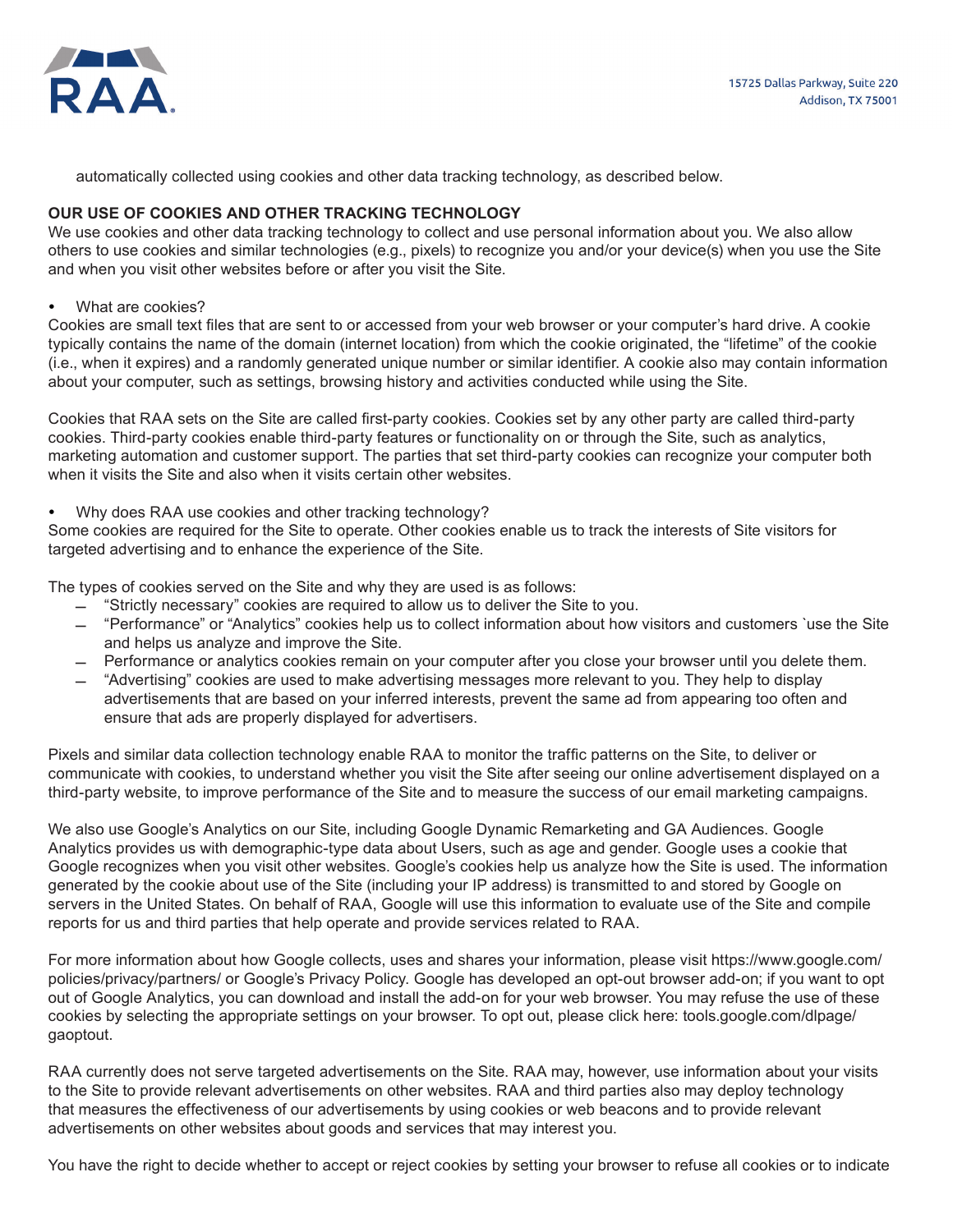

when a cookie is set. (Most browsers accept cookies automatically but allow you to disable them. Some features of the Site may not work properly without cookies. To learn more about cookies generally, visit www.allaboutcookies.org and https://optout.aboutads.info/?c=2&lang=EN.

Data from authenticated and unauthenticated sessions may be stitched together with other operational data, if you chose not to opt- out from cookies. To those ends, such data that identifies a particular device (like device mobile phone number if it cannot be reset) will not be permanently linked. If you would like to opt-out of cookie tracking or request to view or delete your data from our system, you may do so by adjusting your cookie preferences or submitting an official request using the following link: https://allworthFinancial.com/remove-cookies ]

Some web browsers (including Safari, Microsoft Edge, Firefox and Chrome) incorporate a "Do Not Track" ("**DNT**") or similar feature that signals to websites that a visitor does not want to have his or her online activity and behavior tracked. If a website that responds to a particular DNT signal receives the DNT signal, the browser can block that website from collecting certain information about the browser's user. Not all browsers offer a DNT option and DNT signals are not yet uniform. For this reason, many website operators, including RAA, do not respond to DNT signals.

## **HOW WE SHARE PERSONAL INFORMATION**

RAA shares personal information with organizations that help us operate the Site and our services, when we are legally required to do so and otherwise as described in this Privacy Policy. We share personal information with the following categories of recipients:

- Professional advisors, such as lawyers, accountants and information security and forensics experts;
- Marketing vendors that help promote RAA and communication about our offerings and from time to time supplement personal information that we already have.
- Our vendors and suppliers to enable them to work for us. For example:
	- ̛ When necessary to complete a transaction in a customer account or provide other engaged services, such as with the clearing firm, account custodians or software vendors;
	- ̛ Providing account servicing and maintenance and customer service;
	- Auditing consumer interaction on our Site;
	- $-$  Detecting, protecting against, and prosecuting security incidents and fraudulent illegal activity;
	- Bug detection and error reporting;
	- Customizing content on the Site; and
	- $-$  Improving our existing services and website experience, including to perform data analytics and test, monitor, secure and enable the Site and RAA's services.
- Competent law enforcement, government regulators, courts or other third parties when we believe disclosure is necessary (i) to comply with law, (ii) to exercise, establish or defend our legal rights, or (iii) to protect the vital interests of you or a third party;
- Potential or actual acquirers or investors and their professional advisers in connection with any proposed merger, acquisition or investment in or of all or any part of our business, including with or without notice. This includes consumer non-public personal information as set forth in §248.15 of Regulation S-P.
- Our affiliates; and
- Any other third party, with your permission.

## **Sharing Nonpublic Personal and Financial Information**

RAA is committed to the protection and privacy of its customers' and consumers' personal and financial information. We will not share such information with any other affiliated companies or any nonaffiliated third party except:

- When required to maintain or service a customer account:
- To resolve customer disputes or inquiries;
- With persons acting in a fiduciary or representative capacity on behalf of the customer;
- With rating agencies, persons assessing compliance with industry standards, or to the attorneys, accountants and auditors of the firm;
- In connection with a sale or merger of RAA or its affiliated entities;
- To protect against or prevent actual or potential fraud, identity theft, unauthorized transactions, claims or other liability;
- To comply with federal, state or local laws, rules and other applicable legal requirements;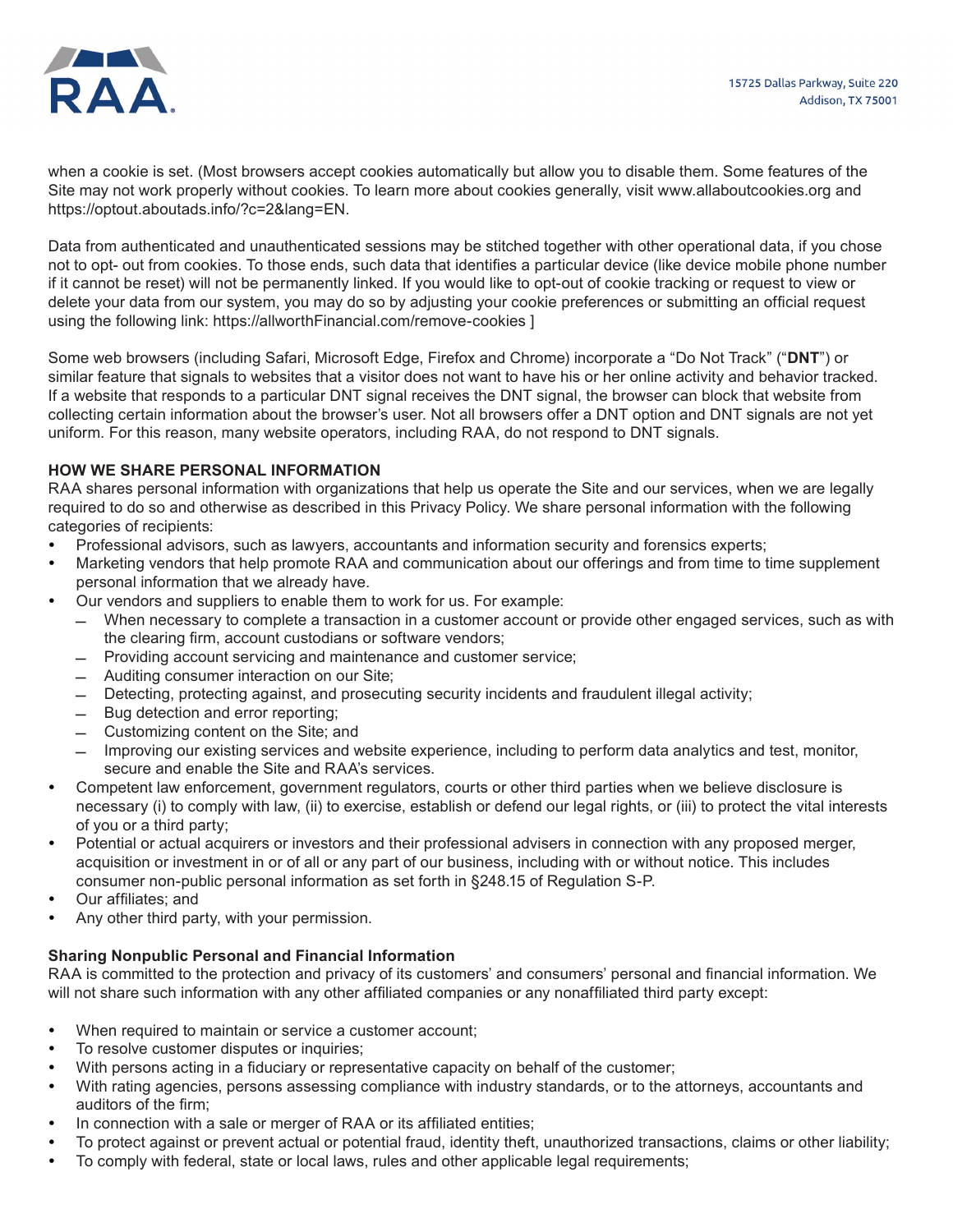

- In connection with a written agreement to provide investment management or advisory services when the information is released for the sole purpose of providing the products or services covered by the agreement;
- In any circumstances with the customer's instruction or consent; or Pursuant to any other exceptions enumerated in the California Financial Information Privacy Act.

## **HOW WE PROTECT YOUR INFORMATION**

RAA uses technical, physical and administrative safeguards intended to protect the personal information that we collect from and about you. Our safeguards are designed to provide a level of security appropriate to the risk of processing your personal information and include (as applicable) measures to ensure the ongoing confidentiality, integrity, availability and resilience of processing systems and a procedure for regularly testing, assessing and evaluating the effectiveness of technical and organizational measures for ensuring the security of personal information. We restrict access to information employees and other approved third parties working on our behalf who have a specific business purpose to access that information.

We may suspend your use of all or part of our Site without notice if we suspect or detect any breach of security. If you believe that information you provided to us is no longer secure, please notify us immediately at info@wiselylabs.io.

If we become aware of a breach that affects the security of your personal information, we will provide you with notice as required by applicable law. When permitted by applicable law, we will provide this notice to you through the email address you used to communicate with us.

We retain personal information for as long we have a legitimate business need to do so, such as to comply with applicable legal, tax or accounting requirements. When we no longer have a legitimate business need to process your personal information, we will either delete or anonymize your personal information. If we cannot delete or anonymize your personal information, then we will segregate and securely store your personal information until deletion or anonymization is possible. Once we anonymize your personal information, it is no longer personal information. We use anonymized data subject to applicable law.

If you have any questions regarding the safeguarding of your nonpublic personal and financial information, please contact our Compliance Department at 340 Palladio Parkway, Suite 501, Folsom, California, 95630.

### **Your Rights as a California Resident**

Residents of the state of California have the right to request certain information from us with respect to the types of personal information we share with third parties for their direct marketing purposes, as well as the identities of the third parties we have shared such information with during the immediately preceding calendar year.

### **Your Rights as a Florida Resident**

If you are a new customer, we can begin sharing your information 45 days from the date you received our privacy notice. When you are no longer our customer, we may continue to share your information as described in this policy. However, you can contact us at any time to limit our sharing and to restrict online marketing and direct mail.

### **LINKS TO THIRD-PARTY WEBSITES**

The Site may contain links to other websites that offer services we think our customers may find useful or will improve our services. The links are provided for your convenience and are not controlled by RAA, nor is the content monitored by RAA. The third-party websites may require you to provide personal information to use their services. While we try to link to websites that share our high standards and respect for personal privacy, RAA is not responsible for the content or the privacy practices of any third party. Use of any linked third-party website that you access through the Site is at your own risk. Personal information collected on other websites is not covered by this Privacy Policy. Unless stated otherwise, the policies of those other websites govern the collection, use, disclosure and security of the personal information collected through them.

### **CALIFORNIA PRIVACY NOTICE**

RAA's California Privacy Notice ("**California Privacy Notice**") applies to the processing of Personal Information of residents of the U.S. State of California who are **not** our "customers" (as defined in "Introduction" above) ("**California**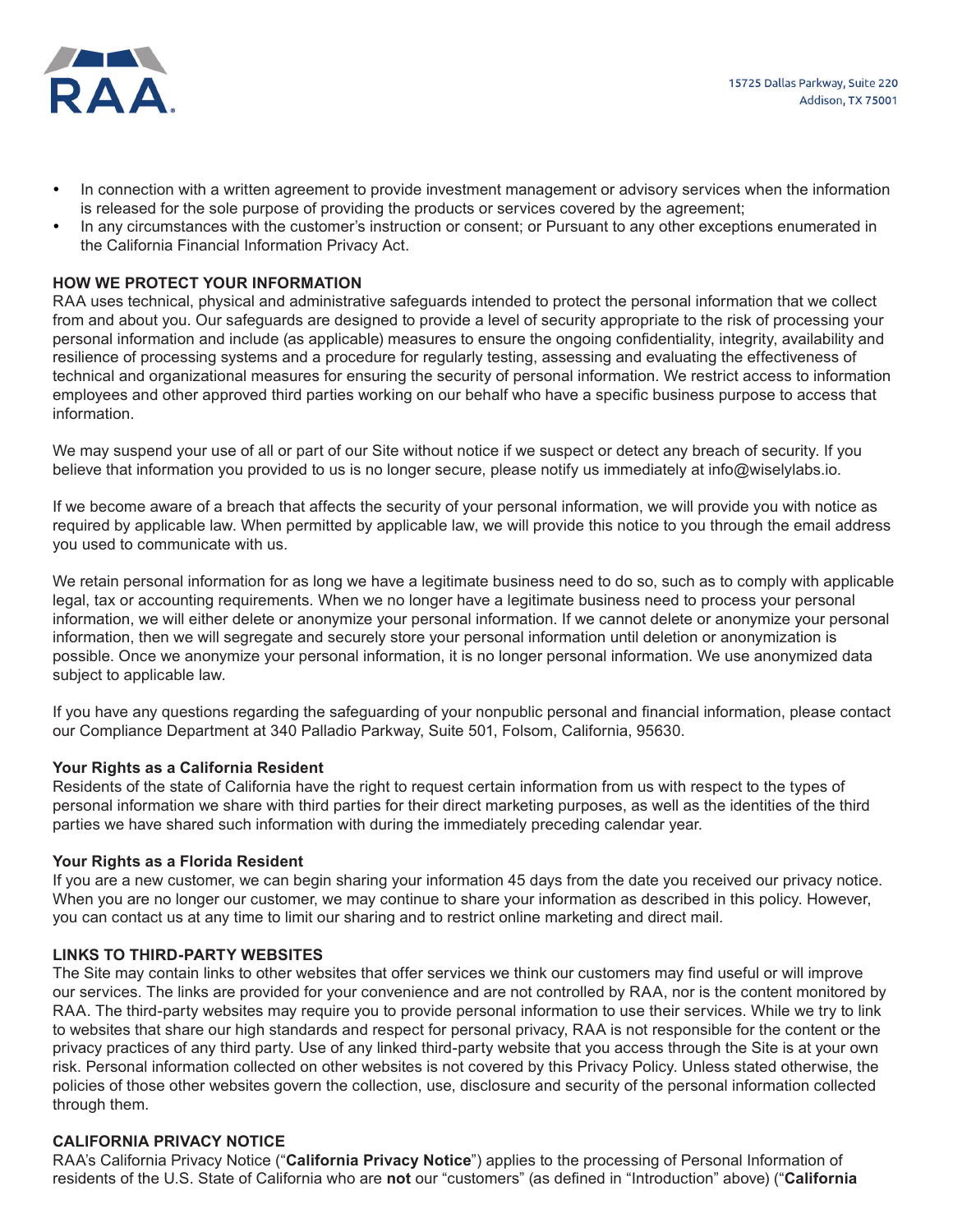

**Consumers**") as required by the California Consumer Privacy Act of 2018 ("**CCPA**").

If you are a California Consumer, this California Privacy Notice explains your privacy rights and is intended to inform you at or before the time that you provide us with your Personal Information how and why we process your Personal Information. In this California Privacy Notice, "**Personal Information**" means information that identifies, relates to, describes, is capable of being associated with or could reasonably be linked, directly or indirectly, with a particular California Consumer or household.

If this California Privacy Notice and any provision in the rest of our Privacy Policy conflict, then this California Privacy Notice controls for the processing of Personal Information of California Consumers.

## **Your California Consumer Privacy Rights**

CCPA offers California Consumers the following key privacy rights:

- **Right to Access Information:** You have the right to request access to Personal Information collected about you and information regarding the source of that information, the purposes for which we collect it and the third parties and service providers with whom we share it.
- **Right to Request Deletion:** You have the right to request that we delete certain Personal Information that we have collected from you.
- **Right to Notice of Financial Incentive:** If we offer a financial incentive or price or service difference in exchange for your Personal Information, we will notify you in advance before collecting your Personal Information for this purpose and explain how you can opt-in to the financial incentive or price or service difference.
- **Right to Opt-Out of Sale of Personal Information to Third Parties: RAA does not sell your Personal Information** to third parties. If this policy changes, we will notify you and provide you with information about how to opt out of sale of your Personal Information by us Sharing your Personal Information with our service providers is not a sale of your Personal Information because we make sure that our service providers are contractually obligated to use the Personal Information only to provide services to us and not sell it.

### **Our Notice at Collection of Personal Information**

For CCPA purposes, RAA generally acts as a "Business" with respect to your Personal Information, which means that RAA determines how and why the Personal Information that RAA collects from or about you is processed. This Notice at Collection of Personal Information describes the categories of Personal Information we collect, the purposes for which we collect Personal Information and the sources from which we collect Personal Information. The following table lists categories of Personal Information that generally match the categories in the definition of Personal Information in CCPA. We indicate for each listed category the specific types of Personal Information in the category that we collect and why we collect it. We also provide information about how we use and disclose Personal Information above in this Privacy Policy.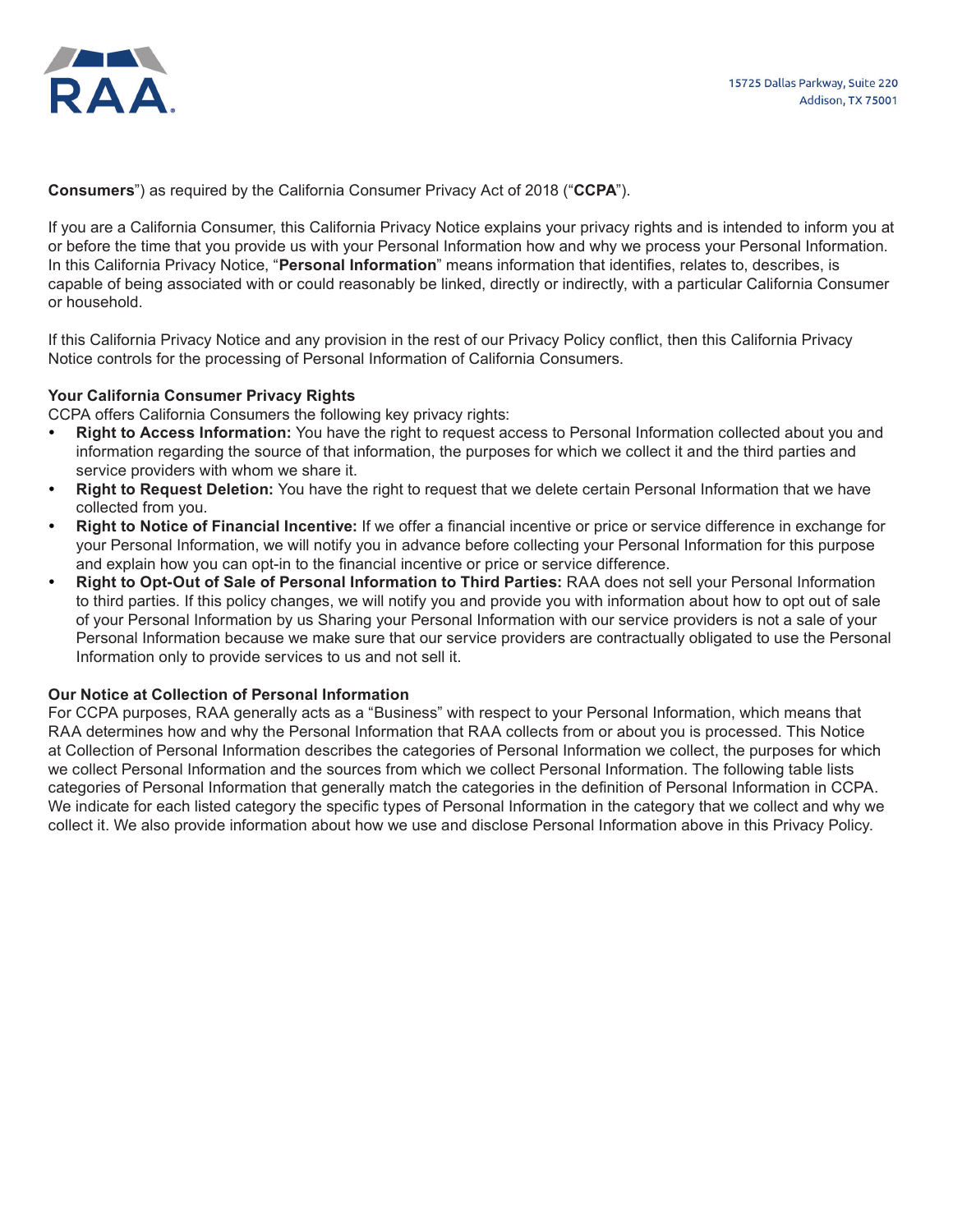

| <b>Category of Personal Information listed</b><br>in CCPA                                                                | <b>Examples of Personal Information in</b><br><b>CCPA Category that RAA Collects</b>                                                                                                                                                                                                                                                                                                          | <b>Why RAA Collects this Personal</b><br><b>Information</b>                                                                                                                                                                                                                                                                                                                                                                                                                                                                                                                                               |
|--------------------------------------------------------------------------------------------------------------------------|-----------------------------------------------------------------------------------------------------------------------------------------------------------------------------------------------------------------------------------------------------------------------------------------------------------------------------------------------------------------------------------------------|-----------------------------------------------------------------------------------------------------------------------------------------------------------------------------------------------------------------------------------------------------------------------------------------------------------------------------------------------------------------------------------------------------------------------------------------------------------------------------------------------------------------------------------------------------------------------------------------------------------|
| A. Identifiers                                                                                                           | Name, postal address, email address, unique<br>identifier, Internet Protocol address, account<br>name, and similar identifiers. Social security<br>number, driver's license number or passport<br>number. Insurance policy number, education,<br>employment history, medical information, or<br>health insurance information.                                                                 | We collect your name, telephone number(s),<br>email address(-es) and contact address when<br>you create an account, an account is created<br>for you or you complete a transaction. We<br>collect your IP address and your Device ID<br>automatically. We also collect this Personal<br>Information<br>• To troubleshoot problems;<br>• To learn how users interact with our website<br>and services;<br>• To improve our products and services and<br>develop new features;<br>• To customize your experience;<br>To promote our products and services; and<br>• To communicate with you.                |
| B. Personal information categories listed in the<br>California Customer Records statute (Cal. Civ.<br>Code § 1798.80(e)) | Name, signature, address, telephone number<br>and current employer and work address.                                                                                                                                                                                                                                                                                                          | We collect your name, telephone number(s),<br>email address(-es) and contact address when<br>you create an account, an account is created<br>for you or you complete a transaction. We<br>collect your IP address and your Device ID<br>automatically. We also collect this Personal<br>Information<br>• To troubleshoot problems,<br>To learn how users interact<br>٠<br>with our website and services,<br>To improve our products and<br>services and develop new<br>features,<br>٠<br>To customize your experience,<br>٠<br>To promote our products and<br>services, and<br>• To communicate with you. |
| C. Protected classification<br>characteristics under California or federal law                                           | Information about legally-protected<br>classifications, including race, national origin,<br>citizenship, marital status, gender, sexual<br>orientation/identity, medical condition, AIDS/HIV<br>status, genetic information, military or veteran<br>status, religion, disability, political affiliations<br>or activities or status as a victim of domestic<br>violence, assault or stalking. | We collect certain information about protected<br>classification characteristics in order to facilitate<br>the opening of your accounts as well as<br>complete your financial plan.                                                                                                                                                                                                                                                                                                                                                                                                                       |
| D. Commercial information                                                                                                | Records products or services purchased,<br>obtained, or considered, or other purchasing or<br>consuming histories or tendencies.                                                                                                                                                                                                                                                              | We create records of the services purchased or<br>considered, as well as your purchasing history<br>in order to provide you with the services that you<br>have purchased and to offer other products that<br>may be useful to you.                                                                                                                                                                                                                                                                                                                                                                        |
| E. Biometric information                                                                                                 | Information about your physiological, biological<br>or behavioral characteristics.                                                                                                                                                                                                                                                                                                            | [None]                                                                                                                                                                                                                                                                                                                                                                                                                                                                                                                                                                                                    |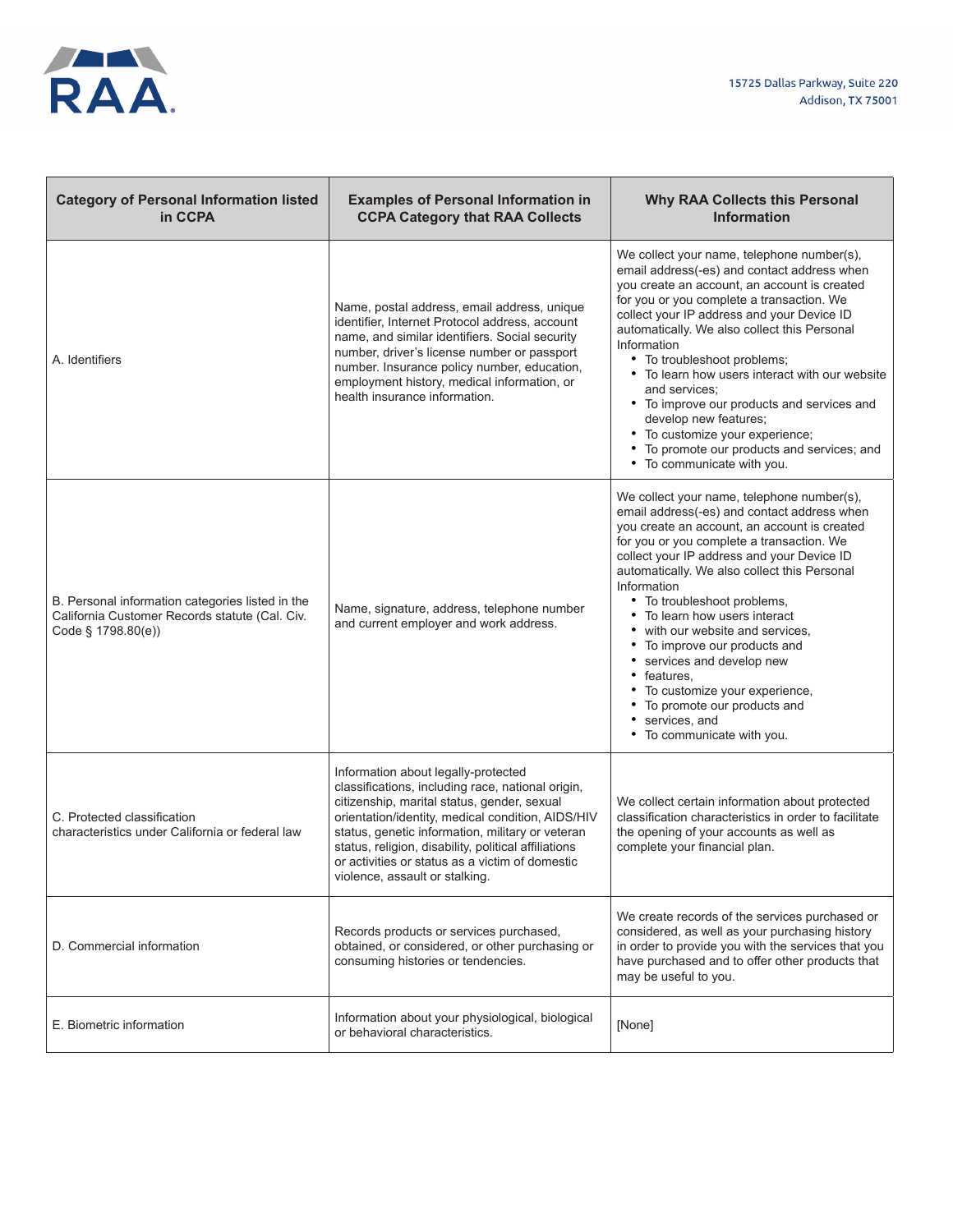

| F. Internet or other similar network activity                                                                                      | Browsing history, search history, information on<br>a California Consumer's interaction with online<br>services and digital advertisements.                                  | We collect information about your browsing<br>history, search history and information regarding<br>your interaction with customer portals, websites,<br>applications or advertisements automatically<br>when you use our site and services.                                                                                                                                                                  |
|------------------------------------------------------------------------------------------------------------------------------------|------------------------------------------------------------------------------------------------------------------------------------------------------------------------------|--------------------------------------------------------------------------------------------------------------------------------------------------------------------------------------------------------------------------------------------------------------------------------------------------------------------------------------------------------------------------------------------------------------|
| G. Geolocation data                                                                                                                | Physical location or movements from GPS, WiFi<br>and/or Bluetooth (when a device's operating<br>system settings allow collection).                                           | We collect your IP address automatically. We<br>may be able to determine your general location<br>based on the IP address.                                                                                                                                                                                                                                                                                   |
| H. Audio, electronic, visual, thermal, olfactory<br>or similar information.                                                        | Recorded telephone calls and photographs.                                                                                                                                    | If you contact us via telephone, we may record<br>the telephone call. We will notify you if a call is<br>being recorded at the beginning of the telephone<br>call. We do not collect any thermal, olfactory or<br>similar information.                                                                                                                                                                       |
| I. Professional or employment-related<br>information                                                                               | Depending on how and why you use the Site or<br>Services, we may collect information about your<br>current employer who or that is a customer or<br>prospective customer and | We may use information about your position<br>and your current employer (who or that is<br>the customer or prospective customer) to<br>understand more about you in order to provide<br>you with relevant information to promote our<br>products and services, to deliver advertising,<br>some of which is targeted based on your<br>online activity and inferred interests, and to<br>communicate with you. |
| J. Non-public education information (per the<br>Family Educational Rights and Privacy Act<br>(20 U.S.C. 1232g, 34 C.F.R. Part 99)) | We do collect information about the institutions<br>you have attended or the level of education you<br>have attained.                                                        | We may use information about your education,<br>institutions you have attended or the level of<br>education you have attained in order to help<br>build your client profile and financial plan.                                                                                                                                                                                                              |
| K. Inferences drawn from other categories<br>(A. - L above) to create a profile about a<br>California Consumer                     | Profile reflecting your preferences and<br>characteristics.                                                                                                                  | We may analyze your actual or likely<br>preferences through the Personal Information<br>we collect and process as described in our<br>Privacy Policy.                                                                                                                                                                                                                                                        |

## **HOW TO SUBMIT A REQUEST TO EXERCISE YOUR CALIFORNIA PRIVACY RIGHTS**

To submit a request to exercise your privacy rights:

- 1. Send an email to: compliance@allworthfinancial.com
- 2. Call us at 888-927-0244

Please note:

- We may (and in some cases are required to) verify your identity before we can act on your request to exercise your privacy rights.
- We may not honor part or all your request for example, certain information we collect may be exempt from this California Privacy Notice, such as information collected, processed, sold, or disclosed pursuant to the federal Gramm-Leach-Bliley Act (Public Law 106-102), and implementing regulations or the California Financial Information Privacy Act, public information made available by a government entity or information covered by another privacy law. Please also note that Personal Information collected in many types of B2B transactions is exempt from most of CCPA's requirements until January 1, 2023. We will explain why we do not honor your request when we respond to you.